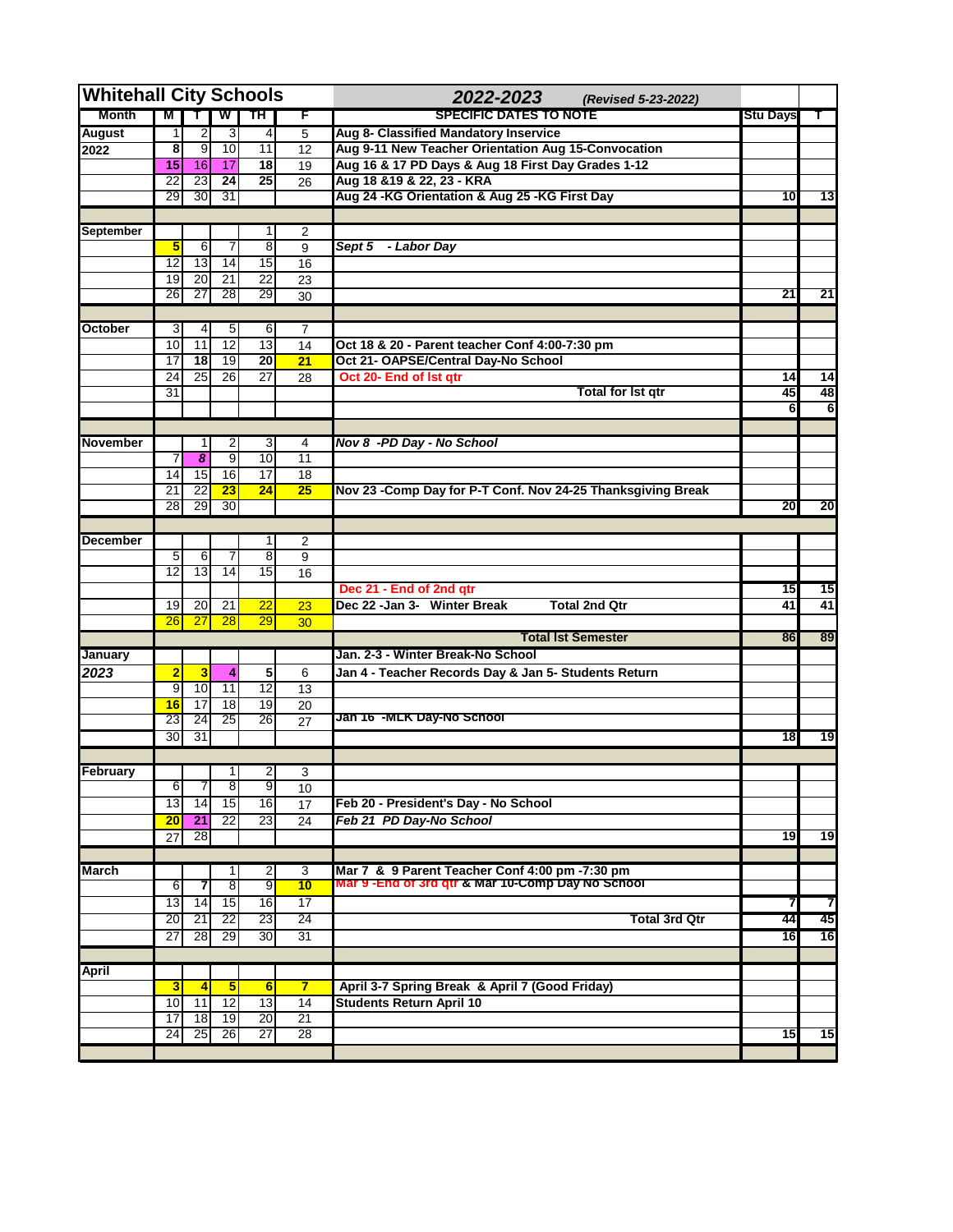| May                      |                       | $\overline{c}$        | 3                     | $\vert$                   | 5                                  |                                                     |                         |             |
|--------------------------|-----------------------|-----------------------|-----------------------|---------------------------|------------------------------------|-----------------------------------------------------|-------------------------|-------------|
|                          | 8                     | 9                     | 10                    | $\overline{11}$           | 12                                 |                                                     |                         |             |
|                          | 15                    | $\overline{16}$       | 17                    | 18                        | 19                                 | May 25-Last Student Day & May 26-Teacher Record Day |                         |             |
|                          | 22                    | 23                    | $\overline{24}$       | $\overline{25}$           | 26                                 | May 26 - End of 4th quarter                         | 19                      | 20          |
|                          | 29                    | 30                    | 31                    |                           |                                    | May 29- Memorial Day<br><b>Total 4th Qtr</b>        | 50                      | 51          |
|                          |                       |                       |                       |                           |                                    |                                                     |                         |             |
|                          |                       |                       |                       |                           |                                    | <b>Total Second Semester</b>                        | 94                      | 96          |
| June                     |                       |                       |                       |                           | $\overline{2}$                     |                                                     |                         |             |
| 2023                     | 5                     | 6                     | 7                     | $\frac{8}{2}$             | 9                                  |                                                     |                         |             |
|                          | $\overline{12}$<br>19 | 13<br>$\overline{20}$ | 14<br>$\overline{21}$ | 15<br>$\overline{22}$     | $\overline{16}$<br>$\overline{23}$ |                                                     |                         |             |
|                          | $\overline{26}$       | $\overline{27}$       | $\overline{28}$       | 29                        | $\overline{30}$                    |                                                     | $\overline{\mathbf{0}}$ | $\mathbf 0$ |
|                          |                       |                       |                       | Page 1 of 2               |                                    |                                                     |                         |             |
| Board Approved 1-13-2022 |                       |                       |                       |                           |                                    | Total # of Days for 2022-2023                       | 180                     | 185         |
|                          |                       |                       |                       |                           |                                    |                                                     |                         |             |
|                          |                       |                       |                       |                           |                                    |                                                     |                         |             |
| Pink                     |                       |                       |                       | Teacher Record & PD Day & |                                    |                                                     |                         |             |
|                          |                       |                       |                       |                           |                                    |                                                     |                         |             |
| Yellow                   | No School             |                       |                       |                           |                                    | Note: Parent/Teacher Comp Days & PD Days count      |                         |             |
|                          |                       |                       |                       |                           |                                    | (up to two each) as students days per ORC3313.48    |                         |             |
| <b>Red</b>               |                       |                       | <b>End of Quarter</b> |                           |                                    | Required Hours of Instruction: KG-6th 910 hrs       |                         |             |
|                          |                       |                       |                       |                           |                                    | Grades $7-12 = 1,001$ hrs.                          |                         |             |
|                          |                       |                       |                       |                           |                                    | <b>Actual Hours:</b> (excludes lunch times)         |                         |             |
|                          |                       |                       |                       |                           |                                    |                                                     |                         |             |
|                          |                       |                       |                       |                           |                                    | <b>Beechwood</b><br>1,125 hrs (180 x 6.25 hrs)      |                         |             |
|                          |                       |                       |                       |                           |                                    | Etna<br>1,110.60 hrs (180 x 6.17 hrs)               |                         |             |
|                          |                       |                       |                       |                           |                                    | Kae<br>1,080 hrs (180 x 6 hrs)                      |                         |             |
|                          |                       |                       |                       |                           |                                    | Rosemore 6th<br>1,175.04 hrs (180 x 6.53 hrs)       |                         |             |
|                          |                       |                       |                       |                           |                                    | Rosemore 7th & 8th 1,085.40 hrs (180 x 6.03 hrs)    |                         |             |
|                          |                       |                       |                       |                           |                                    | <b>WYHS</b><br>1,139.40 hrs (180 x 6.33 hrs)        |                         |             |
|                          |                       |                       |                       |                           |                                    |                                                     |                         |             |
|                          |                       |                       |                       |                           |                                    |                                                     |                         |             |